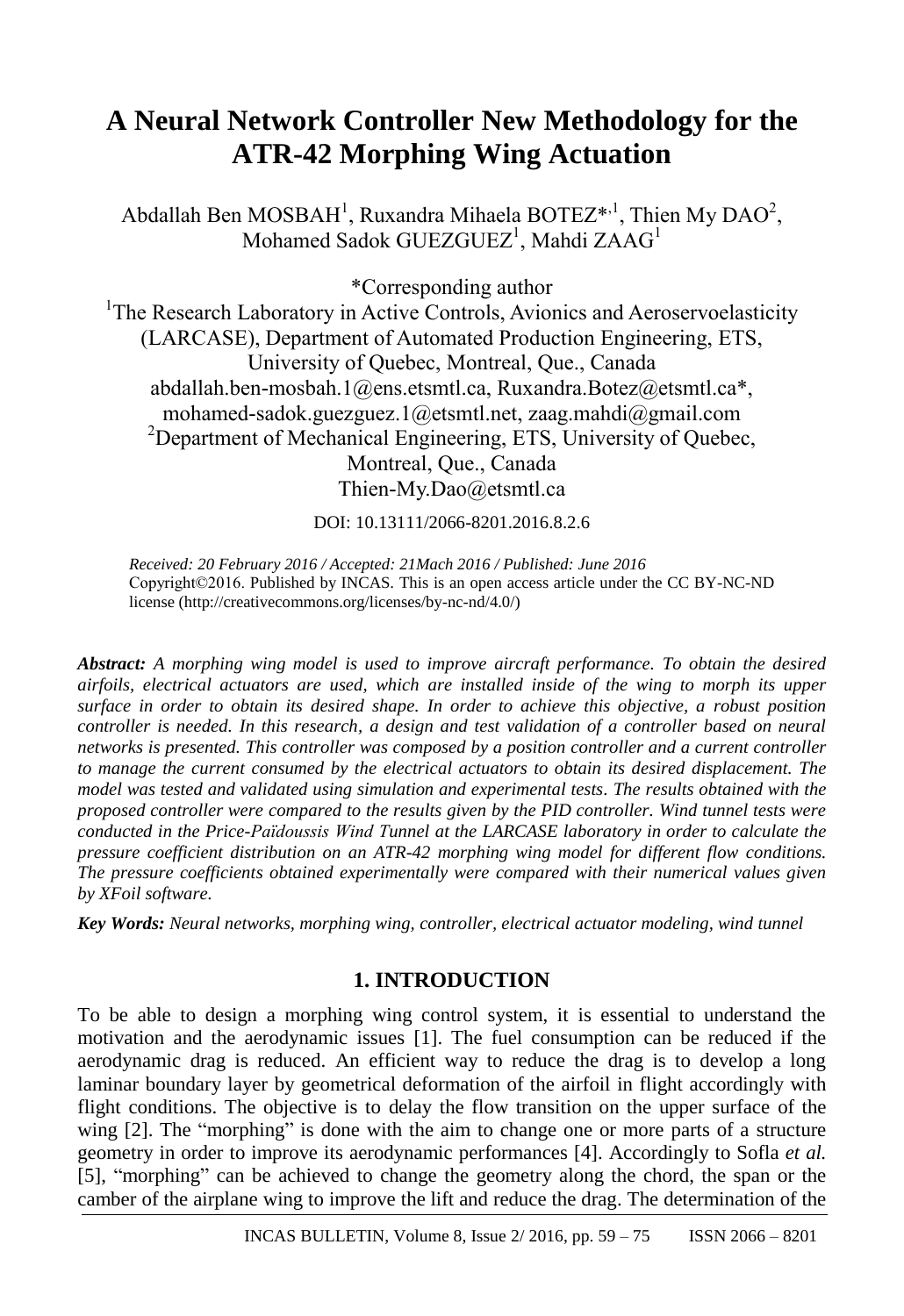appropriate airfoil for each flight case was done for an optimization phase by means of experimental flight tests or using optimization algorithm [6]. Campanile and Sachau [7] proposed a method to modify the camber of the wing. Another concept was used by Chandrasekhara *et al.* [8] to adapt the leading edge, while Hetrick *et al.* [9] presented a compliant structure to change the geometry of the wing trailing edge. Many other morphing wing studies have been proposed to improve the lift [10, 11, 12], or to obtain a better laminarity of the flow [13, 14]. A numerical model based on a genetic algorithm was used by Strelec *et al.* [15] to optimize the shape parameters of an airfoil. For the use of an experimental optimization method, Hetrick *et al.* [9] proposed an approach to determine the optimal flap deflections. A genetic algorithm was used by Boria *et al.* [16] to optimize a unmanned morphing wing and to test it in a Wind Tunnel. Their proposed model aimed to maximize the lift and efficiency by using a wind tunnel [16]. A multidisciplinary approach was proposed by Sainmont *et al*. [17] to change the morphing upper surface and to optimize the laminar airfoil. For the deformation of the wing skin, the use of a reliable and accurate actuation and control system is necessary to obtain the desired shape determined in the optimization phase. A closed-loop control system was proposed by Popov *et al.* [18, 19] to validate a morphing wing model in a wind tunnel. Another study based on using an openloop controller to test a morphing wing was presented by Popov *et al.* [20]. The same authors presented the optimization of a morphing wing in real time using wind tunnel validation tests [21]. Grigorie et al. [22 to 25] have proposed many controllers based on different techniques; in [22, 23] they proposed a new control technique using a combined PI and bi-positional laws optimum for a morphing wing application. An actuation mechanism and a control technique based on on-off proportional-integral-controllers were proposed and tested experimentally [24, 25]. Many other control methods are used extensively in the literature, such as Fuzzy Logic and Neural Networks (NN). These two methods are also used, alone or in hybridization, to resolve many other problems, such as classification, optimal control and manufacturing [26]- [30]. These methods are extremely efficient to solve nonlinear and multidimensional systems. Xuan *et al*. [31] proposed a controller of uncertain parameters for nonlinear systems based on NN and Fuzzy Logic methods. Botez *et al.* [32] have explained in details the content of the CRIAQ Project 7.1 regarding the design and manufacturing of a morphing wing equipped with smart material actuators and pressure sensors with the aim to delay the transition of the flow on the wing, and therefore to improve the aerodynamic performance of the wing. Mamou *et al*. [33] have presented a summary of the results obtained in the CRIAQ project 7.1, where CRIAQ is the abbreviation of the 'Consortium for Research and Innovation in Aerospace in Quebec)'. A hybrid fuzzy logic proportionalintegral-derivative and a conventional on-off controller were proposed by Grigorie *et al.* [34, 35] for morphing wing actuation. Two other control applications based on Fuzzy Logic were proposed by the same authors [36, 37]. Rosario *et al,* [38]- [41] have developed structural and aeroelastic analyses for morphing wing flap design, while Barbarino *et al.* [42] have presented numerical and experimental methodologies and results for airfoil structural morphing studies equipped with smart material actuators. Large complex problems in aerospace engineering have been solved using NNs. Rauch et al. [43] used NNs to implement fault detection in aircraft. Models based on NNs techniques are proposed by Linse and Stengel [44], Wallach *et al.* [45] and Mosbah *et al.* [46, 47, 48] to identify and predict aerodynamic coefficients, and other methods for detection and icing identification were developed in [49, 50, 51]. Controllers for autopilot systems based on NNs were developed by Napolitano and Kincheloe [52]. Mosbah *et al.* [53] developed a new hybridization NNs model and extended the great deluge algorithm; their model was validated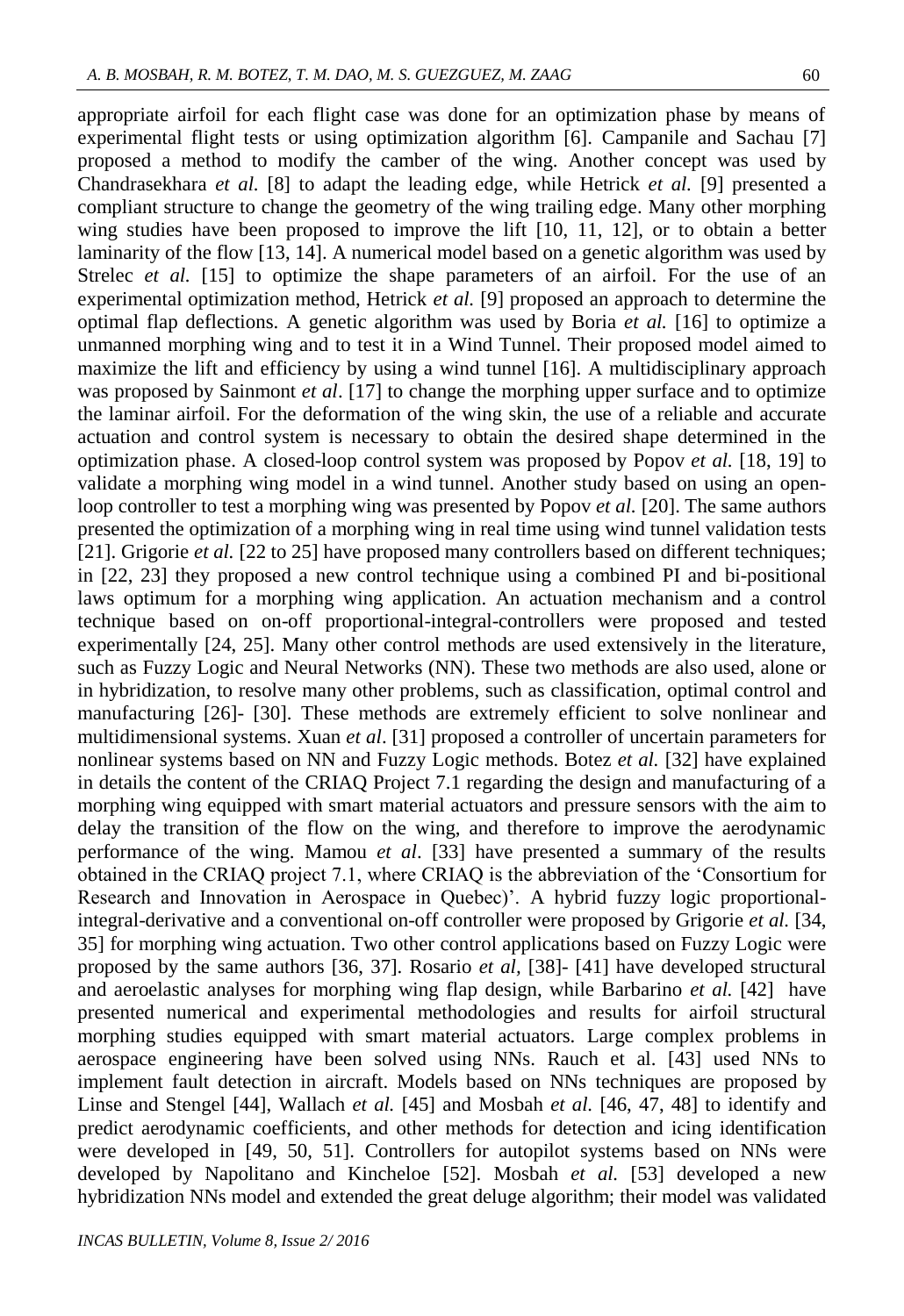using wind tunnel test. In this study, a control system based on NNs is proposed. The model is designed to be incorporated in a morphing wing model used and validated experimentally during wind tunnel testing.

## **2. ATR-42 MORPHING WING MODEL**

A mechanism was developed to in order to build an experimental prototype of a morphing model which will be used in wind tunnel tests. This mechanism consists principally of two eccentric axes mounted inside the model and animated in rotation by two electric actuators. The system is used to change the upper surface of the model using the eccentric axes; moved by its rotation, the axes push the composite skin vertically upwards at 30% and 50% of the chord to obtain the desired deformation of up to 4 mm. The required amount of force that needs to be developed by each actuator line on the skin to produce the desired deformation mainly depends on the composite structure of the skin, including the positions and the number of the actuators. Coutu *et al.* [6] demonstrated that two actuation rows were sufficient to obtain good aerodynamic results for a morphing wing skin equipped with SMAs [1]. Figure 1 shows the ATR-42 morphing wing model assembled with the deformation skin mechanism and Figure 2 shows the airfoil of the ATR-42 wing model and the position of the eccentric axes.



Figure 2. ATR-42 airfoil

# **3. THE CLOSED LOOP ARCHITECTURE OF THE MODEL**

To obtain the desired airfoil shape, we need to deform the skin using two actuators. These deformations should be as close as possible (equal) experimentally with those determined numerically; a robust position controller is needed. The two actuators that deform the airfoil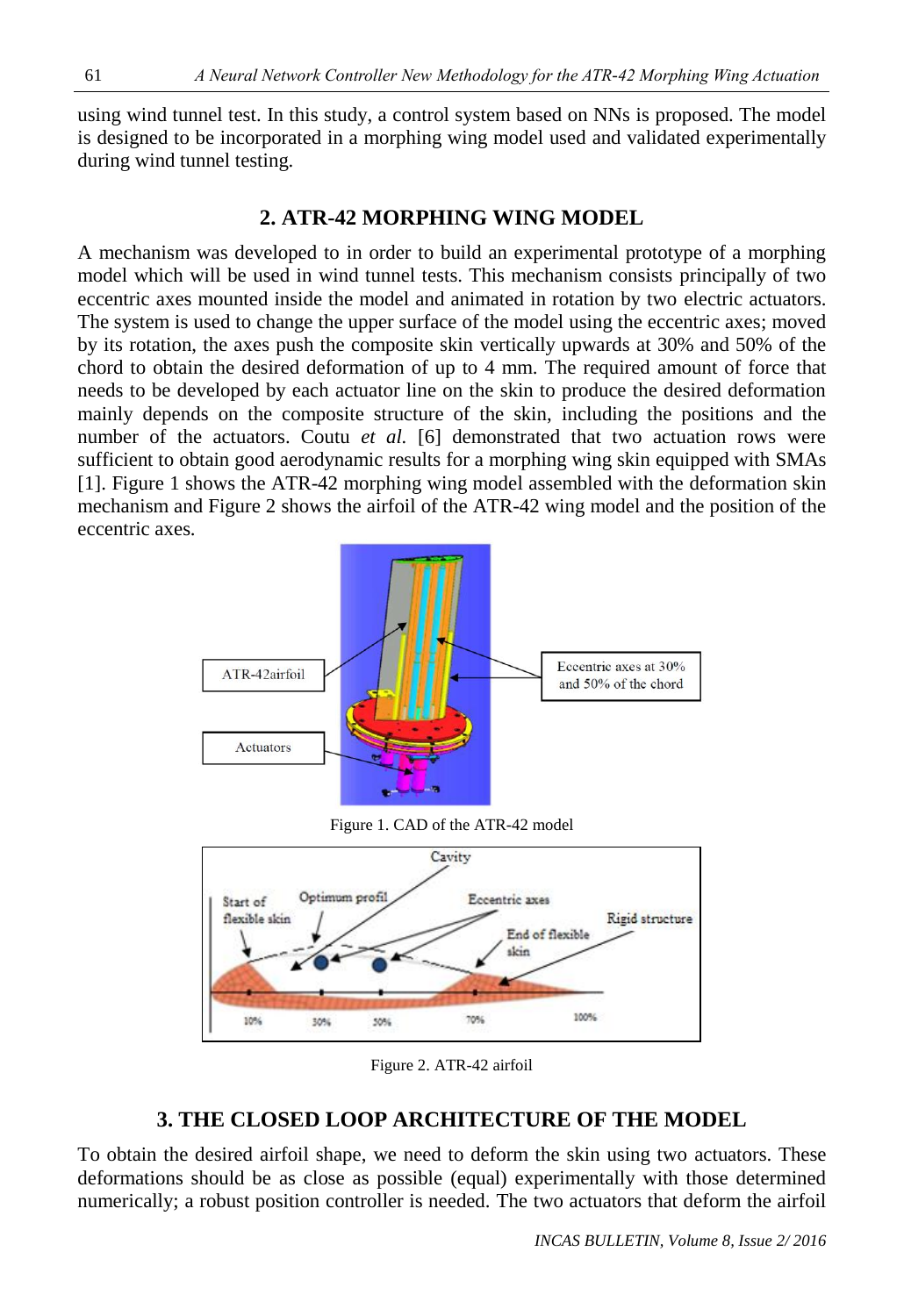of the model from its original to its desired shape and the architecture of the control scheme are shown in Figure 3.



Figure 3. Architecture of the closed loop system control

#### **3.1 Controller architecture**

As shown in Figure 4, the control system is composed of a position controller, a current controller, a saturation voltage block to protect the motor, and a DC motor block.

A control system based on the Proportional Integral Derivative PID was proposed by Kammegne *et al.* [3] to control the actuators positions of the ATR-42 morphing wing model (the same model used in this study). The results obtained with the PID controller were satisfactory, with an error margin of 0.4 %. The concept here is to replace the PID controller with another controller based on neural networks, for more precision and comparison purposes between the efficiencies of both controllers. The "*position controller*" bloc and the "*current controller"* bloc shown in Figure 4 are replaced by two NN blocs obtained by the proposed algorithm.



Figure 4. Closed loop control

#### **3.2 Modeling of the DC motor**

The deformation of the skin is realized using two DC motors, and in order to obtain the exact desired deformation, a robust control system should be used. Firstly, the mathematical model of the motors is identified. The DC motors can be configured using electrical, electromechanical and mechanical engineering equations [1]. Figure 4 represents the DC motors' armature.



Figure 5. Representation of the DC motors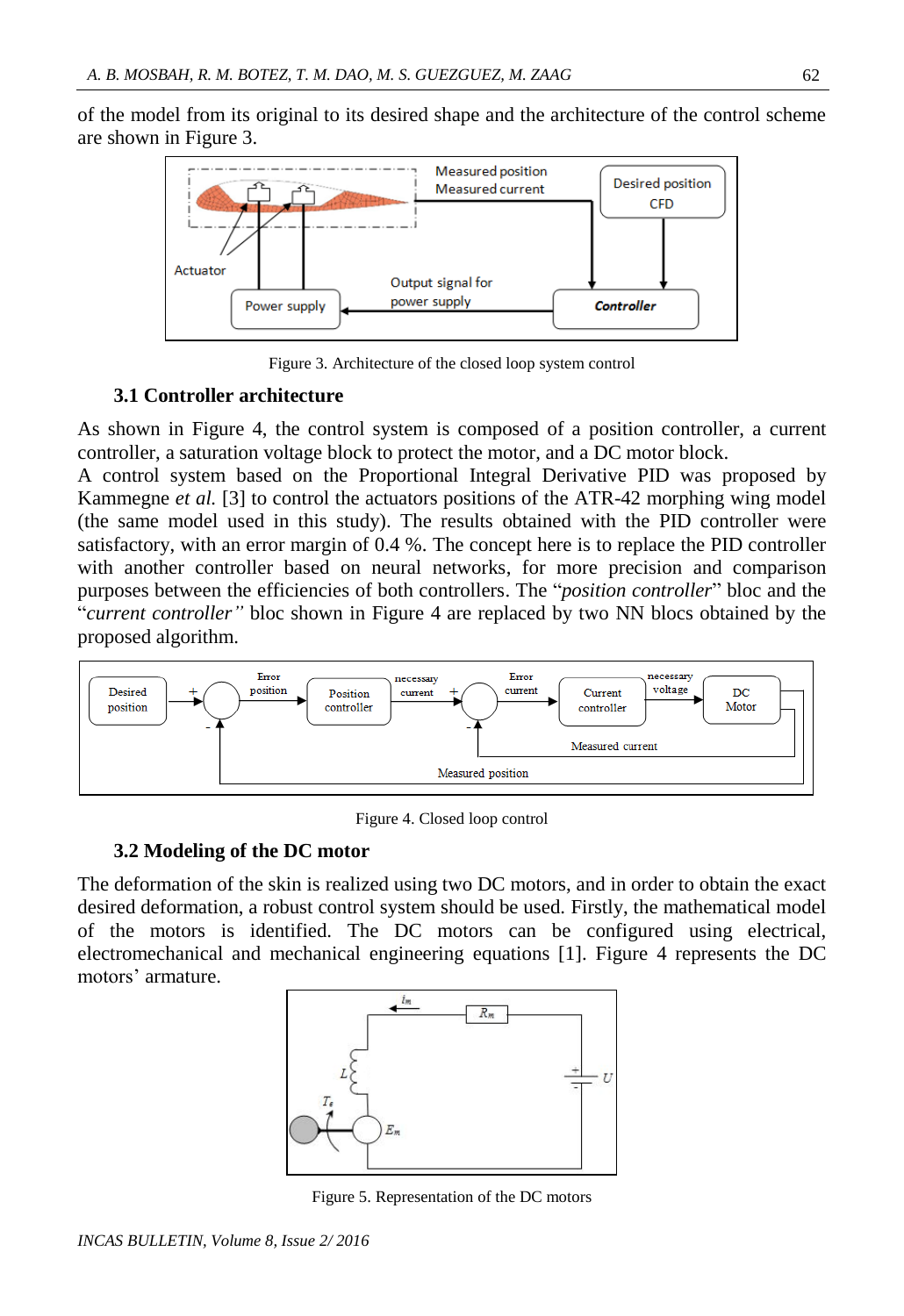where:

*U* – voltage [V],  $R_m$  – resistance [ $\Omega$ ],  $L$  – inductance [H],  $i_m$  – current [A],  $T_e$  – torque [N·m],  $E_m$  – counter-electromotive force.

As described by Jérémy [1] and Kammegne et al. [3], the motor resistance *Rm* and the inductance are assumed to be constants. The actuator model can be described by the following equations:

$$
U = R_m i_m + L \frac{di_m}{dt} + E_m \tag{1}
$$

$$
E_m = k_e W_m \tag{2}
$$

$$
T_e = k_t i_m \tag{3}
$$

$$
T_e = k_f W_m + J \frac{dW_m}{dt} + T_L \tag{4}
$$

where:

 $W_m$  – motor angular speed [rad/s],  $k_e$  – angular speed constant [revolution/min/V],  $k_f$  – friction coefficient [N·m/(rad/s)],  $T_L$  – load torque [N·m],  $J$  – inertia [Kg·m<sup>2</sup>].

To study the stability of a real system such as that of a DC motor, a Laplace transform must be applied to switch from the time domain to the frequency domain. The Laplace transform of equation (1) is the following:

$$
U(S) = R_m I_m(S) + L.S.I_m(S) + k_e.W_m(S)
$$
\n(5)

$$
I_m(S) = \frac{U(S) - k_e \cdot W_m(S)}{R_m + L.S}
$$
 (6)

and the Laplace transform of equation (4) is:

$$
T_e(S) - T_L(S) = k_f \cdot W_m(S) + J \cdot S \cdot W_m(S) \tag{7}
$$

From where:

$$
W_m(S) = \frac{T_e(S) - T_L(S)}{k_f + J.S}
$$
\n(8)

and by replacing the Laplace transform of equation (3) into equation (8), we obtain:

$$
W_m(s) = \frac{k_t}{k_f + J.S} \cdot I_m(S) - \frac{T_L(S)}{k_f + J.S}
$$
(9)

where "*S*" is the Laplace operator.

In the absence of the load torque, i.e.,  $T_L=0$ , by replacing  $T_L=0$  into equation (9), the  $I_m(s)$  can be written as follows:

$$
I_m(s) = \frac{J \cdot s + k_f}{k_t} W_m(s) \tag{10}
$$

By replacing  $I_m(S)$  given by equation (10) in equation (5), the motor voltage  $U(S)$  becomes:

$$
U(s) = (L \cdot s + R_m) \frac{J \cdot s + k_f}{k_t} W_m(s) + k_e W_m(s)
$$
 (11)

*INCAS BULLETIN, Volume 8, Issue 2/ 2016*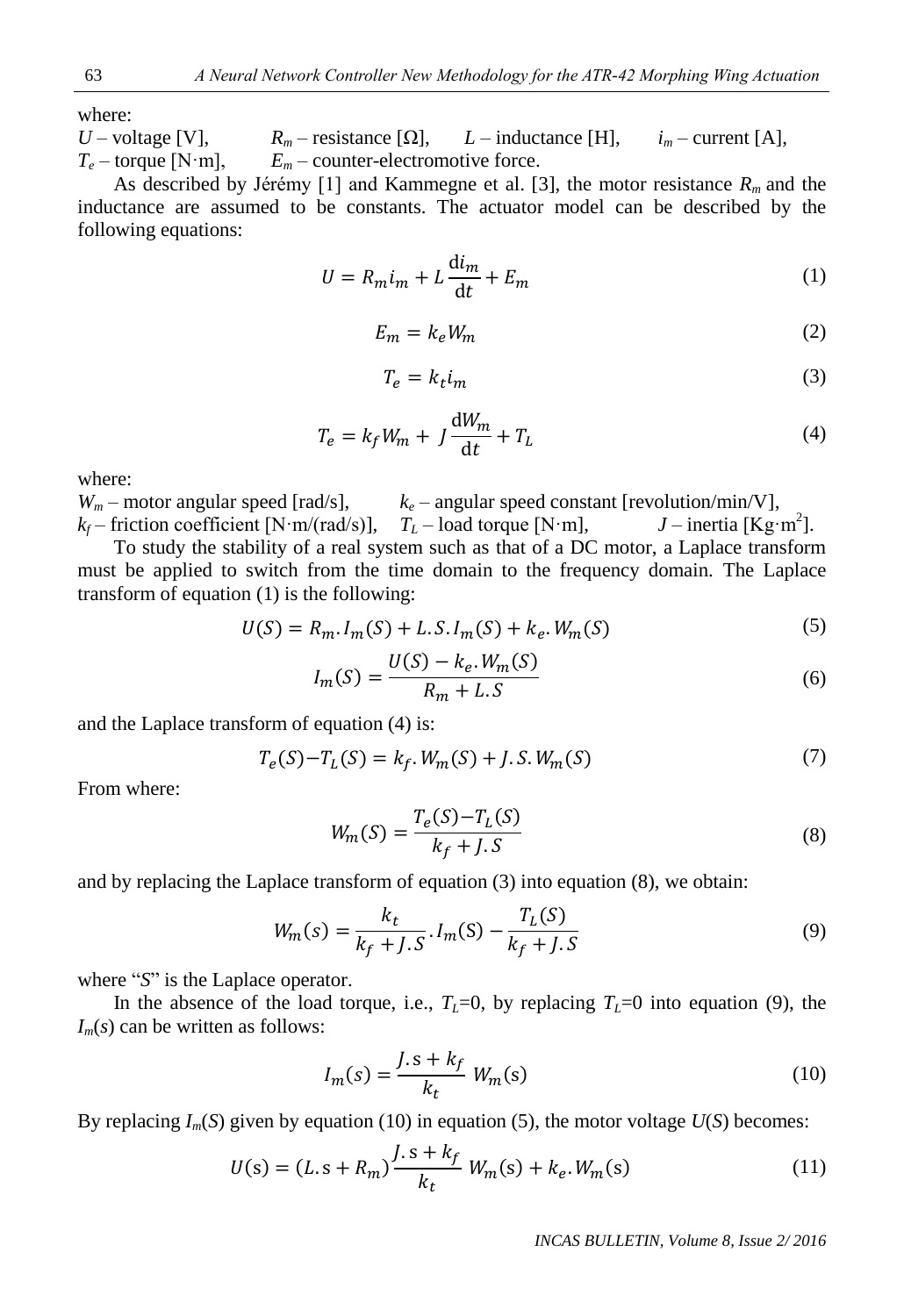The transfer function of the model, by use of equations (9) and (11), is:

$$
G(s) = \frac{W_m(s)}{U(s)} = \frac{k_t}{J \cdot L \cdot s^2 + (R_m \cdot J + k_f \cdot L) \cdot s + k_f \cdot R_m + k_e \cdot k_t}
$$
(12)

In our morphing wing model of the ATR-42, a *Maxon* motor is used. The datasheet provided by the manufacturer includes the internal motor characteristics to calculate the modeling parameters. These characteristics are presented in Table 1.

| Table 1. Internal Motor Characteristics |  |  |  |  |
|-----------------------------------------|--|--|--|--|
|-----------------------------------------|--|--|--|--|

| $R_m[\Omega]$ | $J$ [kg.m <sup>2</sup> ] | $Kt$ [Nm/A] | L[H]   | $Kf$ [Pa.s]             |
|---------------|--------------------------|-------------|--------|-------------------------|
| 11.4          | 65.9e-7                  | 0.119       | 0.0316 | $1.01738 \cdot 10^{-5}$ |

The model has been validated by Brossard, J. [1] and Kammegne *et al.* [3]; its validation consisted in the comparison of the values of  $i<sub>m</sub>$  and  $w<sub>m</sub>$  given by the manufacturer with simulation values using Matlab/ Simulink. The results confirmed that the model was working well. The obtained values of the motor current and the motor speed were the same as the values given by the manufacturer.

#### **4. NEURAL NETWORK CONTROL SYSTEM DESIGN**

To design a robust control system, a position controller and a current controller are needed, as seen in Figure 4. These two blocs have a very good performance in order to obtain good results from the control system. Two Neural Networks are designed to ensure a high performance level. The first NN is used to control the position, for which where the inputs are the desired positions in degrees and the output is the needed current. The second neural network controller is used to control the current consumed by the motor; the input of this bloc is the current and the output is the voltage required to reach the desired position. Figure 6 shows the architecture of our control system, using 2 NN algorithms.



Figure 6. Control system architecture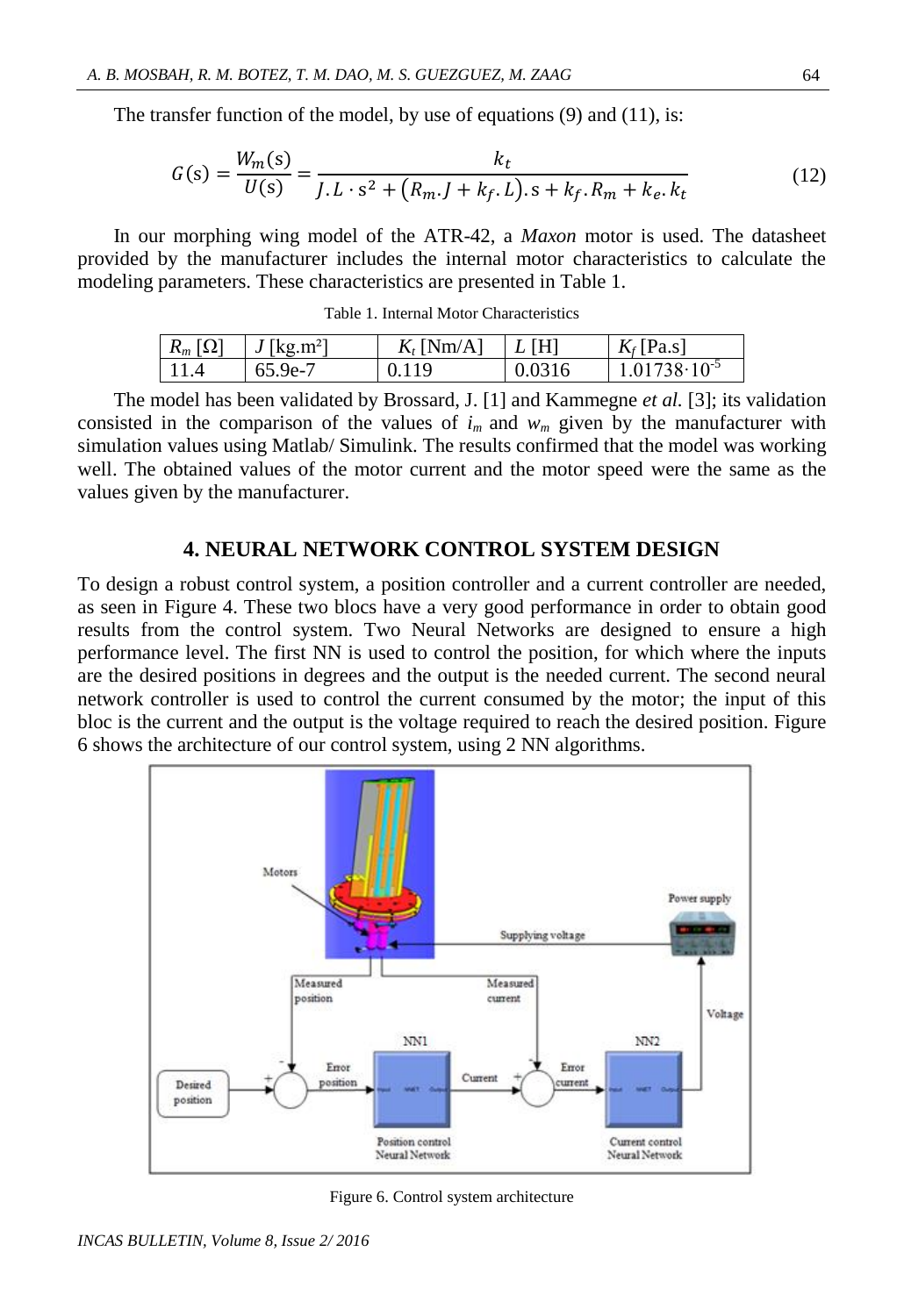Each neural network controller of the "*position controller*" and the "*current controller*", needs a database. The motor used here works using a current between -3.5A and 3.5A and a voltage of -48V to 48V. The database for the first NN controller is composed of the desired position in degrees, and the current for which this position represents the input and the current represents the output. This database is used to train the neural network, therefore it can be used to control the current values. The output of the first neural network (the position controller) is the input of the second (the current controller), as seen on Figure 6. For the training phase of the second neural network, the selected database is composed of the current values as an input of the current controller, and the output is the voltage value supplied to the power supply, then to the motor to obtain the desired deformation. The challenge of this methodology resides in the choice of two databases to obtain the desired deformation of the morphing wing. The idea is to accelerate the system when errors are important at the beginning of the simulation and avoid overshooting. Tests are needed to determine the proper data. The training started using linear inputs and outputs. For the first controller, the inputs values are the error between the desired position and the measured position  $(-360^\circ$  to  $360^\circ$  with step equal to 0.18), and the outputs are the current between  $-3.5A$  to 3.5A with step equal to  $1.75 \times 10^{-3}$ . We need to accelerate the system when the measured value is very far from the desired value. For the second controller, the inputs values are the current between - 3.5A and 3.5A with step equal to 0.01 and the outputs are the voltages between -48V to 48V with step equal to -0.137. For this objective, different data are tested and the results are analyzed to define the right interval. Following a few number of tests, we were able to construct databases that gave good results. Tables 2 and 3 represent the databases used to train the neural network position controller (Table 2 and Figure 7), and the database used to train the neural network current controller (Table 3 and Figure 8), respectively. In Table 2, for the values of deformations between  $-360^\circ$  and  $-50^\circ$ , in order to accelerate the system, the output current is fixed at -3.5A, while for the deformation values between  $50^{\circ}$  and  $360^{\circ}$ , the intensity of the current is equal to 3.5A. For the deformation values between  $-50^{\circ}$  and  $50^{\circ}$ , the intensity of the current varies between -3.5A and 3.5A as described by the following equation *Current=0.07\*position*, and as shown in Figure 7.



Figure 7. Used data to train the position controller

| The input: the deformation [degree]               | The output: the current $[A]$ |
|---------------------------------------------------|-------------------------------|
| $-360$ degree $\le$ deformation $\le$ -50 degrees | $-3.5A$                       |
| $-50$ degree $\leq$ deformation $\leq$ 50 degrees | $0.07*$ deformation           |
| 50 degree $\le$ deformation $\le$ 360 degrees     | 3.5 A                         |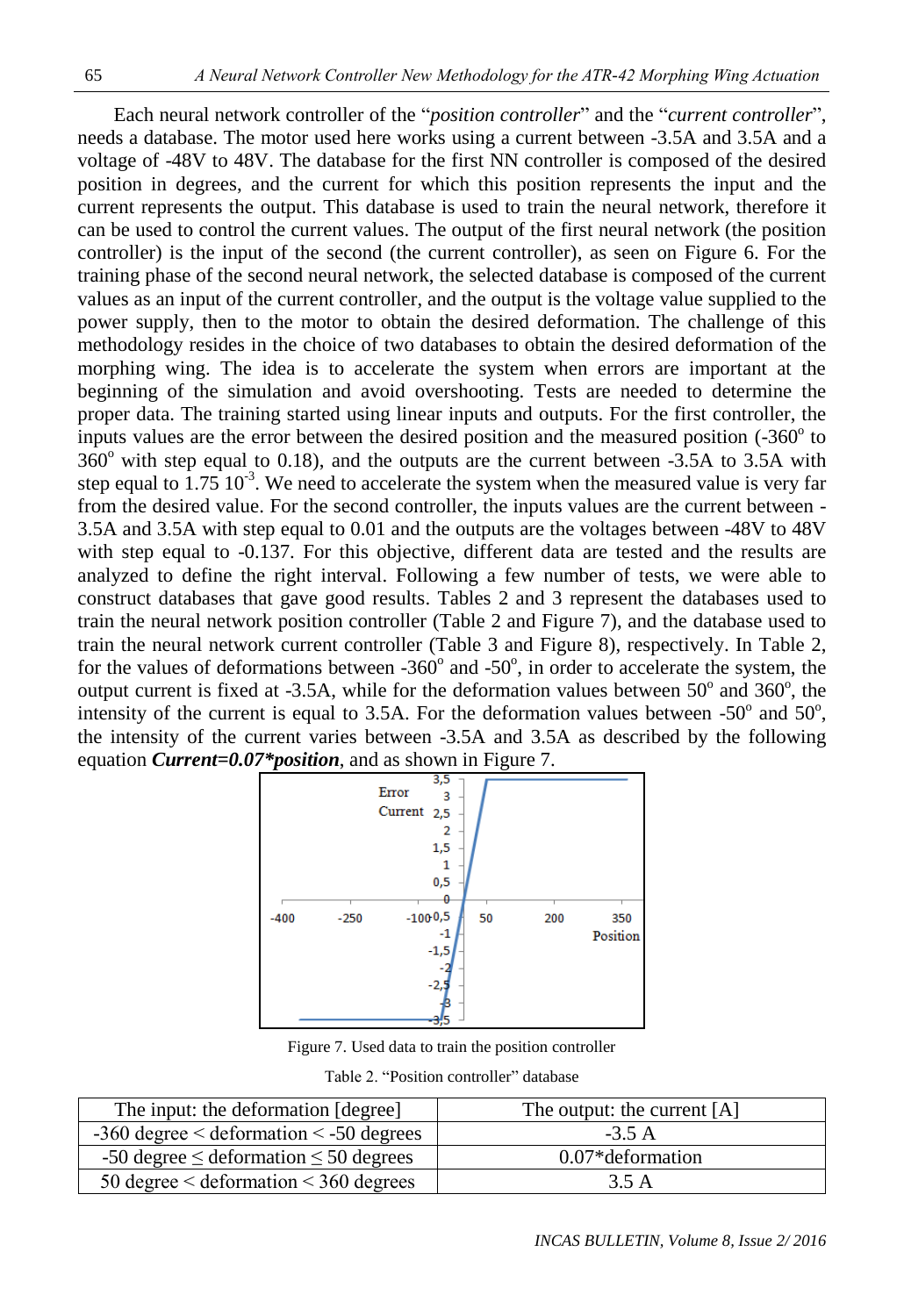In Table 3, for the current values between - 3.5A and - 0.6A, the output voltage value is -48V and for the current values between 0.6A and 3.5A, the corresponding voltage is equal to 48V. For the range of current values between -0.6A and 0.6A, the output voltage varies between -48V and 48V as given by the following equation **Voltage** *=* **80\*current**, and as shown in Figure 8.



Figure 8. Used data to train the current controller

Table 3. "Current controller" database

| The input: the current [A]           | The output: the voltage [V] |
|--------------------------------------|-----------------------------|
| $-3.5<$ current $<$ -0.6 A           | -48 V                       |
| $-0.6$ A $\leq$ current $\leq$ 0.6 A | 80 <sup>*</sup> current     |
| $0.6 A <$ current $\leq 3.5 A$       | 48 V                        |

Using the databases shown in Tables 2 and 3, the Neural Networks are designed using the following method:

- Step 1: Initialization of the neural network, number of layers  $= 1$ ;
- Step 2: Randomly selection of the number of neurons between 1 and 15;
- Step 3: Training using error= $10^{-4}$ ; and
- Step 4: If the training error is not reached, then the layer number = layer number +1 and go to step 1.

The first NNs' position controller is composed of 3 layers of 14, 13 and 14 neurons, and 1 output layer of 1 neuron (Figure 9). The second controller is composed of 2 layers of 14 and 9 neurons, its output layer is composed of one neuron (Figure 10). The non-linear transfer function used in the proposed models is "*Logarithmic sigmoid*"; the transfer function of the output layer is linear.



Figure 9. NNs' Architecture of the Position Controller



Figure 10. NNs' Architecture of the Current Controller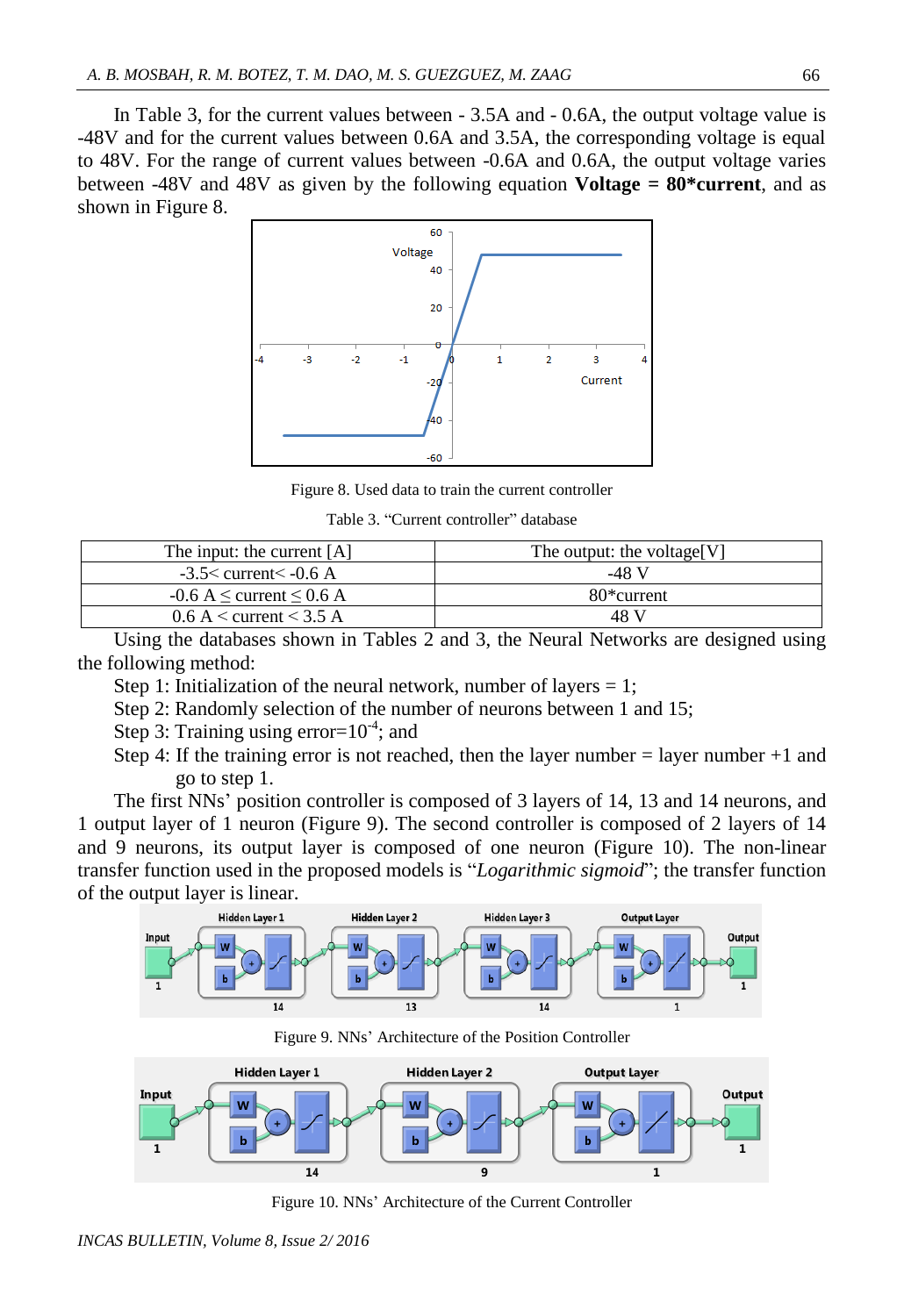Let *Output*<sup>(k)</sup> represent the outputs of layer *k*, so that the general formula to calculate the outputs  $Output^{(k)}$  is the following:

$$
Output_j^{(k)} = \text{tansig}\left(\sum_{i=1}^n Output_i^{(k-1)} \times w_{i,j} + b_j\right) \tag{13}
$$

where  $j$  is the index of neurons in the layer  $(k)$ , n is the number of the neurons in the layer (*k-1*), and *i* is the index of neurons in the layer (*k-1*).

The proposed controller is further compared to the PID controller developed in [3]. The simulation results using Matlab/ Simulink allow the comparison between the performance of the NNs' controller with that of the PID controller.

The error obtained by the PID controller is close to 0.4 %, while the NNs controller gives the exact desired values, as shown in Figure 11.



Figure 11. Response Position using PID versus NNs (degree/time (s))

## **5. EXPERIMENTAL WORK**

#### **5.1 Concept of the Experimental Work**

In order to validate the performance of the controller obtained during its simulation, a HIL (Hardware in the Loop) process is used which implements the controller simulation via the Labview real time environment.

Labview offers not only the possibility to communicate in real time with the different components of our hardware loop, it also allows control algorithms and model simulations to be imported from other modeling environments through the model interface toolkit, thus, this Labview interface enables the interaction between Labview and third-party modeling environments. The validation concept, shown in Figure 12, is based on the idea of establishing communication channels between the hardware components, and the Simulink controller. The Labview program ensures that all the data required for their control operations can be read, processed and sent to a controller. This controller will generate the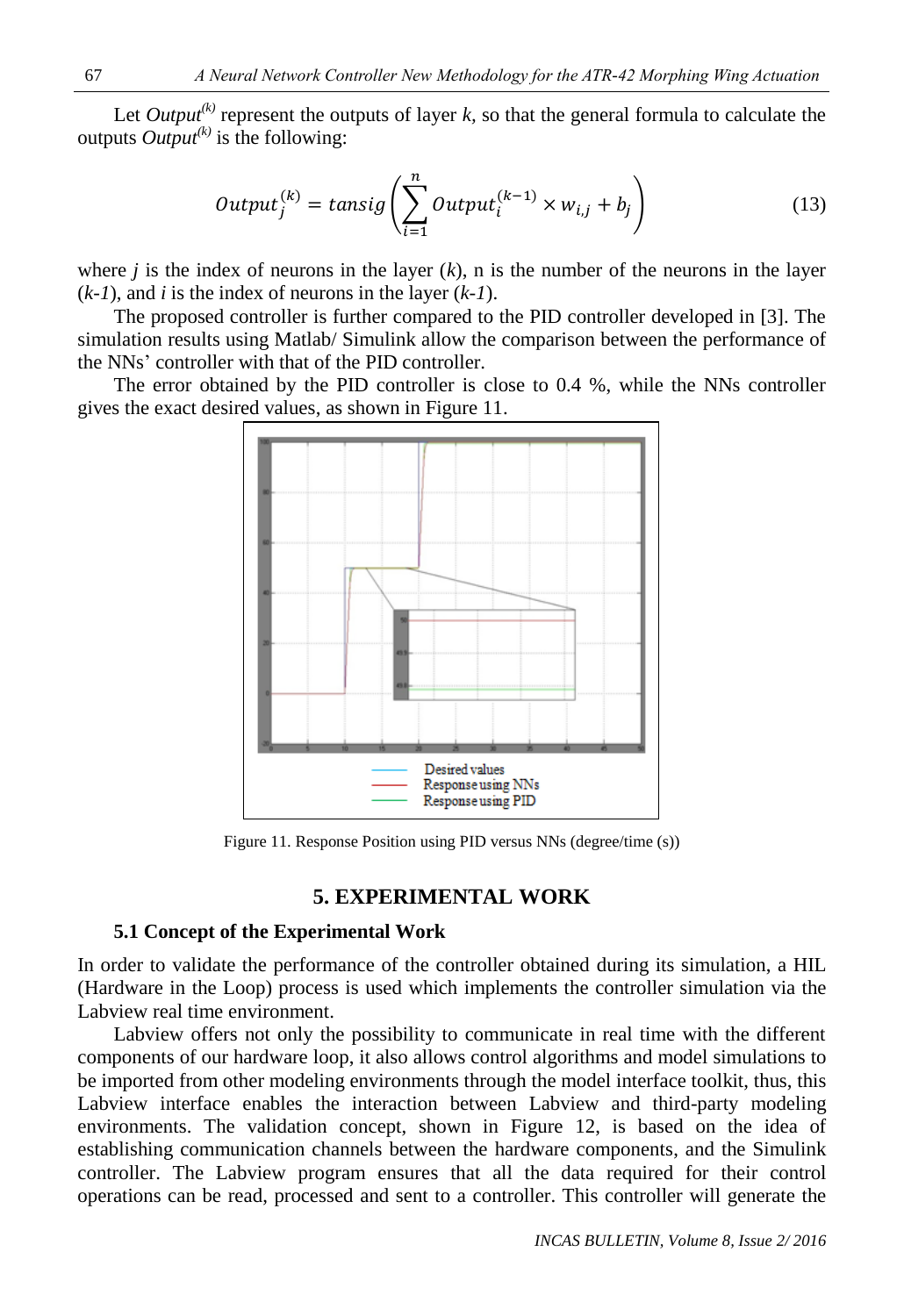correct control signal based on the external command from the operator. The type of signals and the order of the operations are described in the following sections.



Figure 12. Validation Concept

## **5.2 Experimentation and Real Time Validation**

After finding the correct controller for the simulation, we need to prepare it for real-time testing. The target platform in our case is Windows.

## **5.2.1 Hardware**

The hardware used for testing and validation is specified in Table 4:

|  | Table 4. List of the hardware used in the experiment |  |  |
|--|------------------------------------------------------|--|--|
|  |                                                      |  |  |

| <b>Hardware</b> | <i>Characteristics</i>                                       |
|-----------------|--------------------------------------------------------------|
| Motor           | Maxon motor: RE 35 Ø35 mm, Graphite Brushes, 90 Watt         |
| Gear box        | Planetary Gearhead GP 32 HP Ø32 mm, 4.0 - 8.0 Nm             |
| Encoder         | Encoder MR, Type L, 512 CPT, 3 Channels, with Line Driver    |
| Drive           | EPOS2 24/5, Digital positioning controller, 5 A, 11 - 24 VDC |
| Power supply    | CPX400DP- programmable dual output 2 x 420 watts             |

The wiring and installation are specified in Figure 11:



Figure 13. Hardware Installation

The "Windows Host" communicates using USB with the programmable power supply and the drive *Maxon*, this drive is used to read and process the angle position value returned by the encoder on the motor. The DC motor is fed directly through the power supply, as seen in Figure 13.

## **5.2.2 Real-Time Model**

First of all, the input and output ports of the controller are created as shown in Figure 14; the controller will need the desired position (input 1), the position feedback (input 3), and the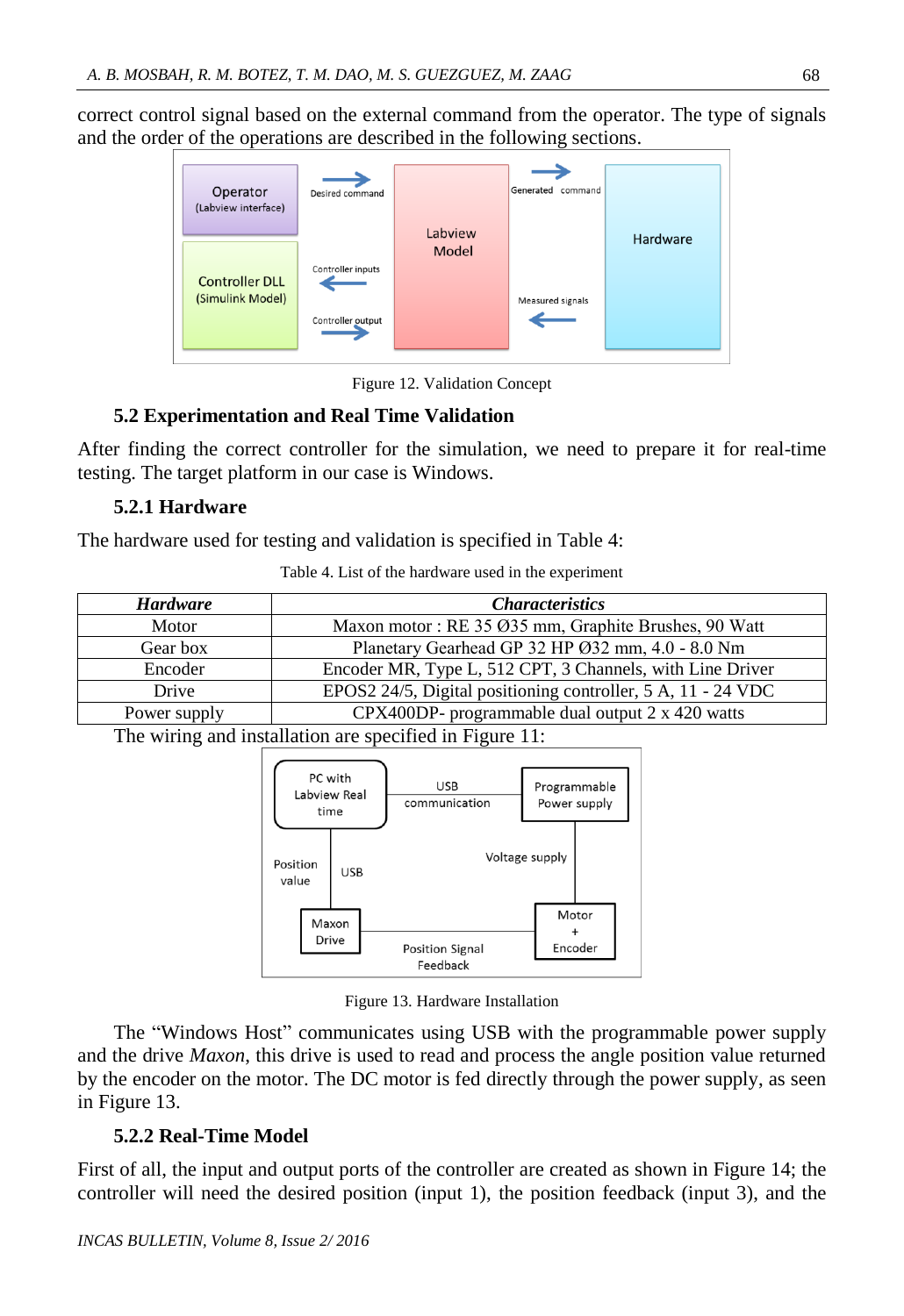current feedback (input 2). Regarding the configuration parameters of the Matlab/Simulink model, the solver needs to be "discrete" and the "step solver" should to be chosen as a "fixed step" with a size of five millisecond (5 msec). The system target file should be 'NIVeristand.tlc' in order to be used with Labview in real time.

After desired form of the controller has been given the, and the configurations parameters have been set as mentioned above, the model can be built using Matlab's Real-Time Workshop. The Labview model's function is to ensure the interface and the data exchange between the hardware and the controller.

Using the CPX400 DP library in Labview, a USB communication channel is established with the power supply; through this channel, we are able to perform some actions such as opening a session, initializing a device, enabling/ disabling the output, settling the voltage value and reading the average current value.



Figure 14. Simulink / Labview Real-Time Model

For the calculations of position values, the *Maxon* drive is used to read and process the encoder signal and return the exact angle; some operations are needed to obtain their values in degrees.

The Labview program will need to load the controller model as a Dynamic Link Library (DLL), which would be generated during the preparation step when building the Matlab Simulink model. This task is performed using the Model Interface Toolkit VIs by specifying the path of the generated DLL in order to load it, and by obtaining the sampling time.

### **5.2.3 Validation Results**

A step of  $50^{\circ}$  and another of  $100^{\circ}$  were sent to the motor in order to test the performance of the implemented controller (Figure 15). The results obtained are very good; the error for  $50^{\circ}$ is equal to 0%, while the error for  $100^\circ$ , is equal to 1%.



Figure 15. Experimental Results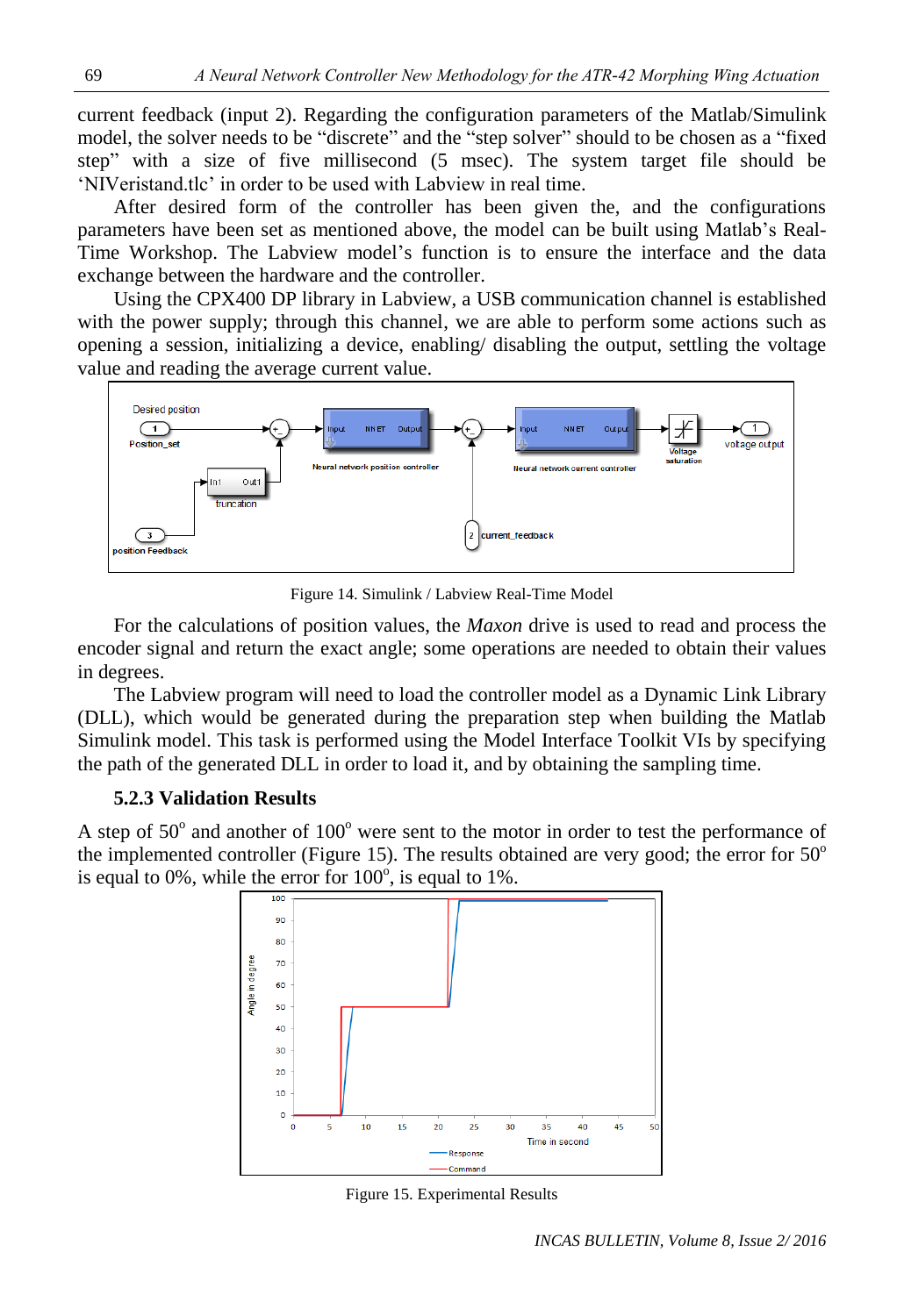## **5.3 Wind Tunnel Tests**

The experimental results achieved by using the Price-Païdoussis blow down wind tunnel are presented here. The pressure on the morphing surface of an ATR-42 wing is measured using a pressure transducer to determine the pressure coefficient distribution  $(C_p)$ . The experimental results are compared with numerical values obtained using XFoil code.

## **5.3.1 Experimental Tests Equipment**

The Price-Païdoussis wind tunnel and the pressure transducer system are presented here. The experiment was done using the Price-Païdoussis subsonic wind tunnel at the Research Laboratory in Active Controls, Avionics and Aeroservoelasticity (LARCASE). The Price-Païdoussis wind tunnel is presented in Figure 16. This subsonic wind tunnel is equipped with two test chambers; the first provides a maximum airspeed of 60 m/s and the second offers a maximum airspeed of 40 m/s.



Figure 16. Price-Païdoussis Wind Tunnel

The measurement system was the *Multitube Manometer tubes* system, as its name indicates, this system is equipped with thirty-six tube tilting manometers to measure pressures taken from pressure taps on the ATR-42 morphing wing model (Figure 17) in the Price-Païdoussis subsonic wind tunnel. The tubes are filled with colored water to obtain very good visibility for the readings. The *Multitube Manometer tubes* transducer is shown in Figure 18.



Figure 17. ATR-42 Morphing Wing Model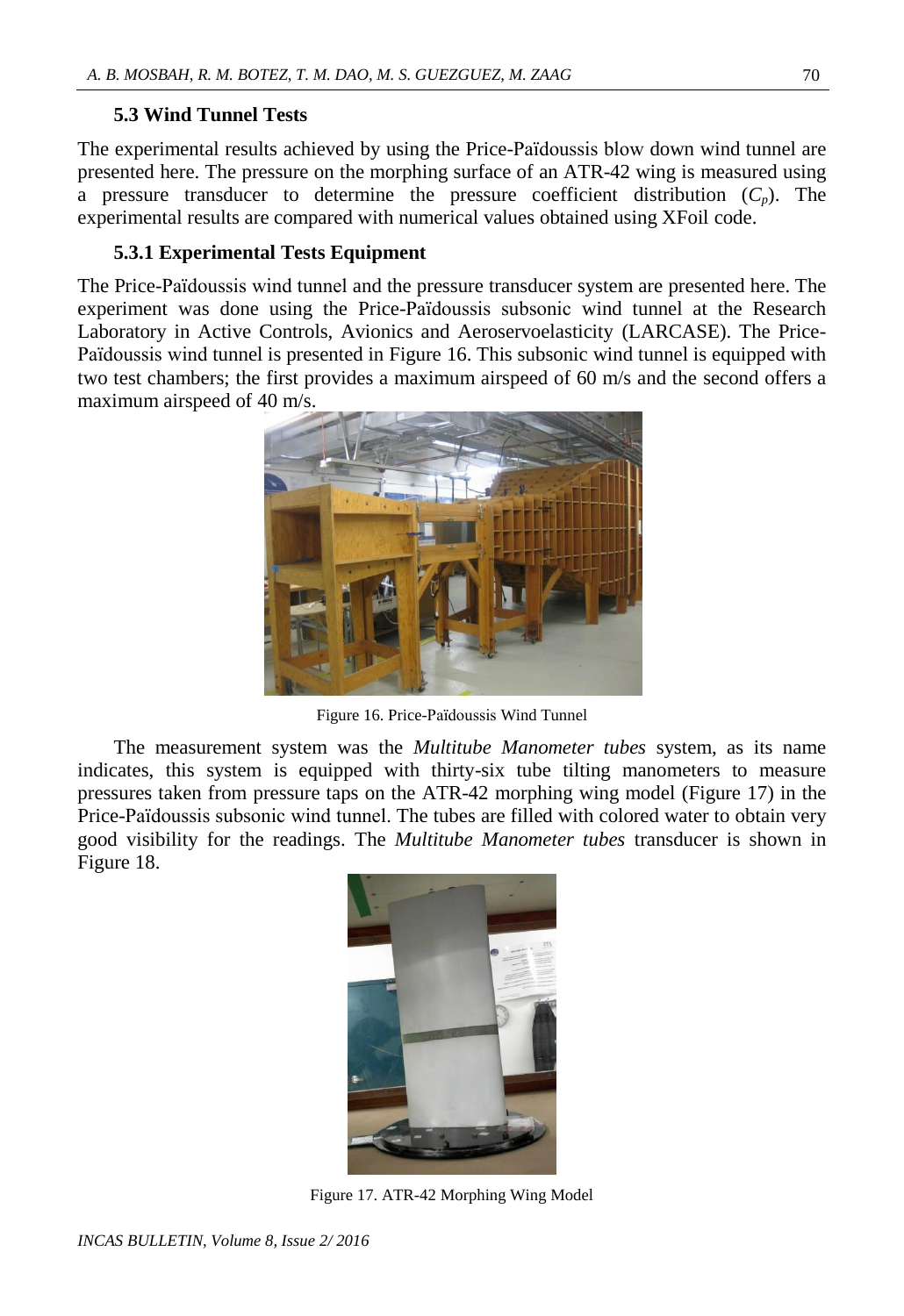

Figure 18. Multitube Manometer Transducer

#### **5.3.2 Experimental Results**

This section presents the results obtained at the LARCASE laboratory using the Price-Païdoussis subsonic wind tunnel. The locations of the pressure taps along the chord on the morphing surface of the ATR-42 wing airfoil are indicated in Table 5.

| Pressure taps<br>number       |                |  |  | $1 \t2 \t3 \t4 \t5 \t6 \t7 \t8 \t8 \t9 \t11 \t12 \t13$ |  |    |    |    |    |
|-------------------------------|----------------|--|--|--------------------------------------------------------|--|----|----|----|----|
| Position (%of  <br>the chord) | 5 <sup>5</sup> |  |  | 10  15  20  25  30  32.5  35  37.5  40                 |  | 45 | 50 | 60 | 70 |

Table 5. Location of pressure taps

Three flight cases were considered during the wind tunnel tests. These tests were conducted for three different angles of attack  $(-2^{\circ}, 0^{\circ}$  and  $2^{\circ})$  and one Mach number equal to 0.08 (34 m/s). The experimental results are compared with results given by XFoil code. As shown in Figures 19 to 21, the experimental pressure coefficients  $C_p$  are in a very good agreement with the theoretical pressure coefficients results obtained using XFoil code.



Figure 19. Experimental results (*multitube manometer*) of pressure coefficients *Cp* is for the angle of attack  $α=0^\circ$ and Mach number=0.08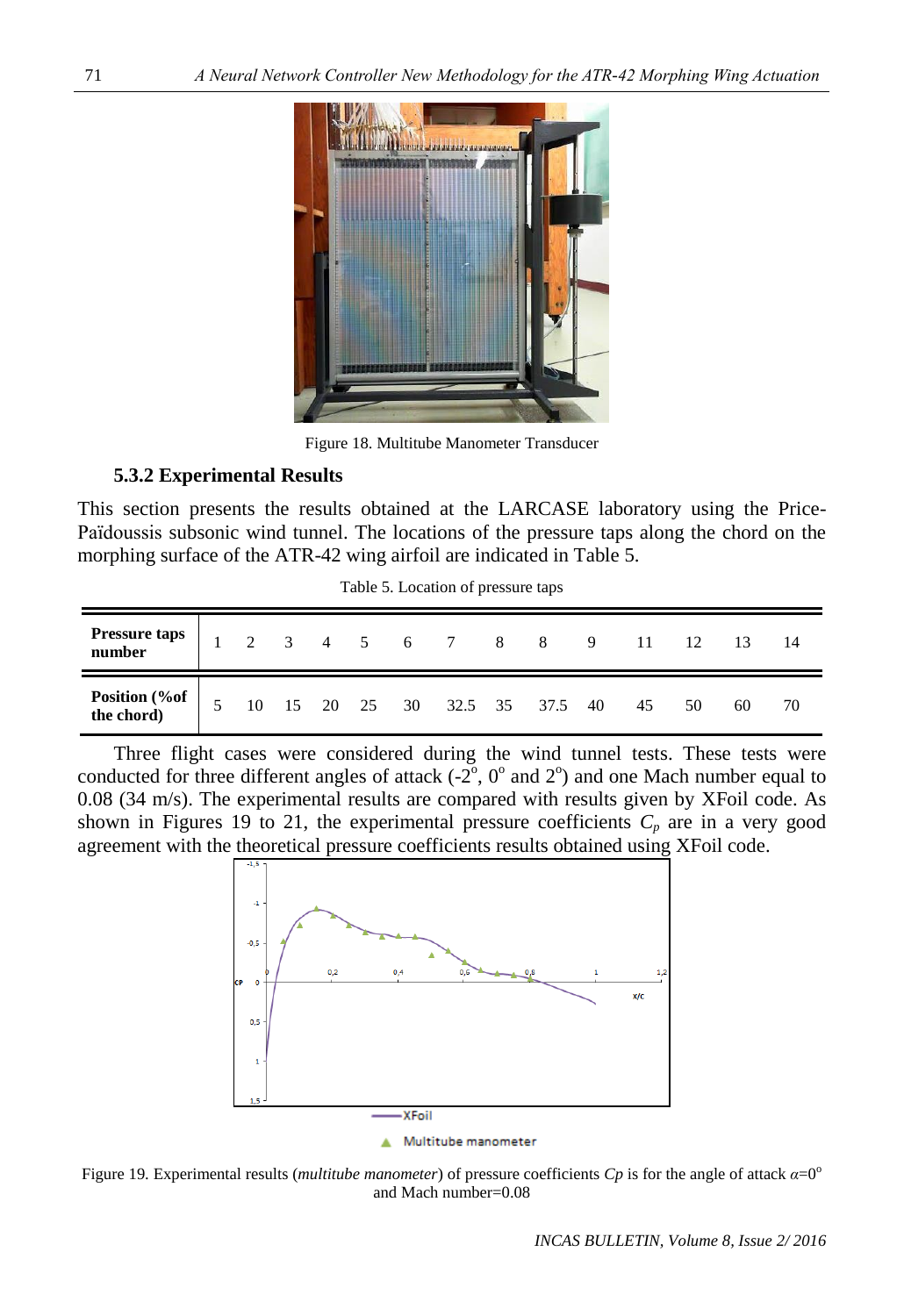

Figure 20. Experimental results (*multitube manometer*) of pressure coefficients  $C_p$  is for the angle of attack  $\alpha = 2^{\circ}$ and Mach number=0.08



Figure 21. Experimental results (*multitube manometer*) of pressure coefficients *Cp* is for the angle of attack *α*=-2 o and Mach number=0.08

#### **6. CONCLUSION**

In this paper, a NN controller was designed and tested for an ATR-42 morphing wing. The objective is to reproduce a desired specific shape of the morphing wing using electric actuators. A robust controller is necessary to obtain a very good precision in order to achieve the exact desired airfoil shape. The proposed NN algorithm is used for a new closed loop controller methodology. The NN models are designed using Matlab and are further converted into Simulink model to be used for a closed loop controller methodology. The simulation gave very good results; the model's responses give the desired values. The model is compared to a PID controller. The NN controller gives a more accurate performance than the PID controller; during experimental tests, it gave very precise results. The pressure coefficients obtained using wind tunnel tests are compared with the pressure coefficients given by XFoil software, and confirm the obtainment of a very good performance level.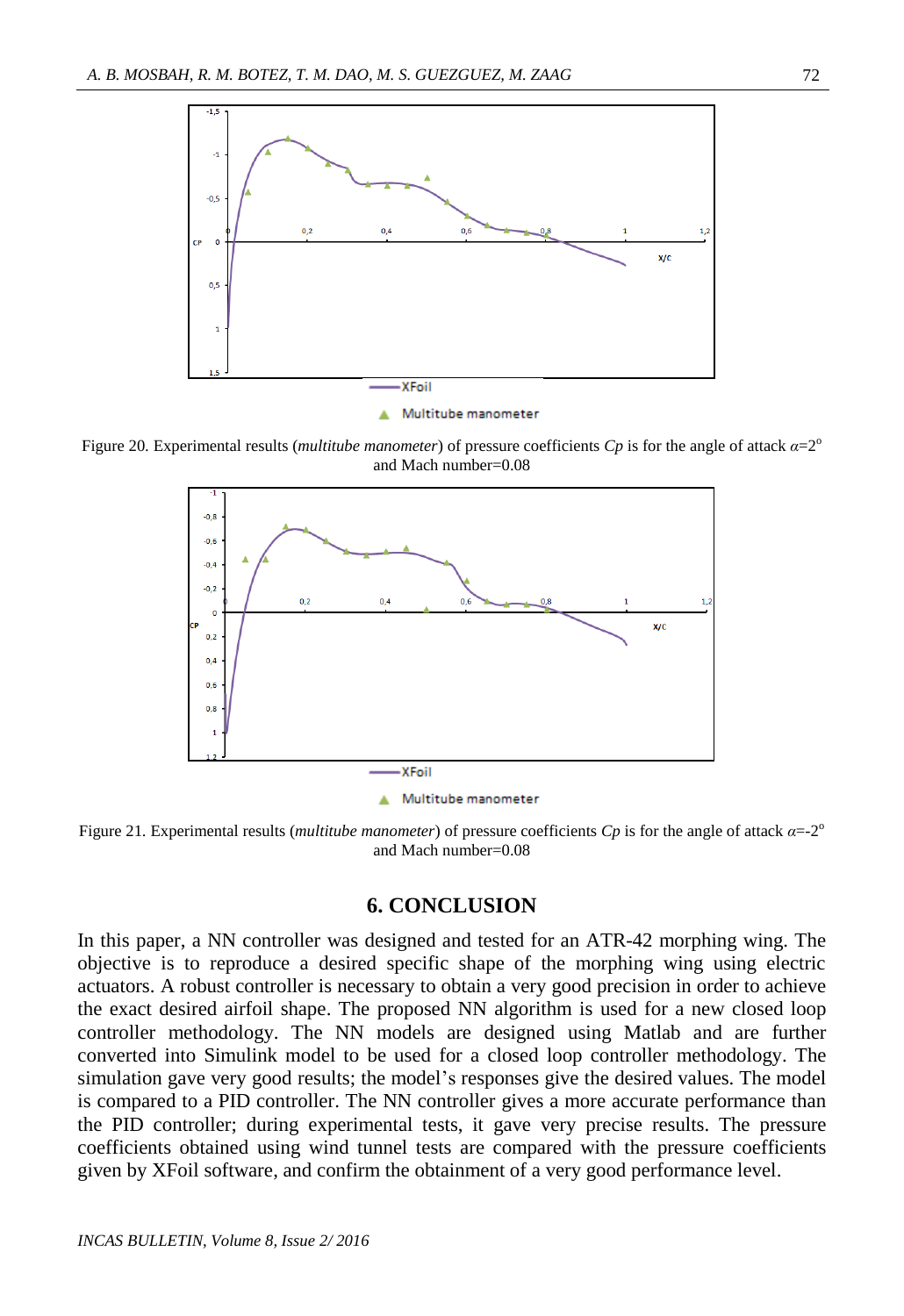## **ACKNOWLEDGMENTS**

Many thanks are due to Professors Michael Paϊdoussis and Stuart Price for the donation of their Subsonic Blow Down Wind Tunnel to the LARCASE laboratory at ETS headed by Professor Ruxandra Mihaela Botez. Special thanks are dues also to Mr Oscar Carranza Moyao and to Mrs Odette Lacasse from ETS.

This research was financially supported by the Natural Sciences and Engineering Research Council of Canada (NSERC) in the Canada Research Chair in Aircraft Modeling and Simulation Technologies Program.

#### **REFERENCES**

- [1] J. Brossard, *Closed loop control on morphing wing in the Price-Pa*ï*doussis wind tunnel*, Master Thesis, École de technologie supérieure, Université du Québec, Montréal, Qué,, Canada, 2013.
- [2] A. Koreanschi, O. Sugar Gabor, R. Botez, *New Numerical Study of Boundary Layer Behavior on A Morphing Wing-with-Aileron System*, AIAA's Aviation 2014, 32<sup>nd</sup> Applied Aerodynamics Conference, Atlanta, GA, USA, 16 - 20 June, 2014.
- [3] M. J. Kammegne Tchatchueng, L. T. Grigorie, R. M. Botez, A. Koreanschi, *Design and validation of a position controller in the Price-Païdoussis wind tunnel,* IASTED Modeling, Simulation and Control Conference, Innsbruck, Austria, 17-19 February, 2014.
- [4] T. A. Weisshaar, *Morphing aircraft technology-new shapes for aircraft design*, DTIC Document, NATO Conference, 2006.
- [5] A. Y. N Sofla, S. A. Meguid, K. T. Tan, W. K. Yeo, Shape morphing of aircraft wing: Status and challenges, *Materials & Design*, vol. **31**, no 3, pp. 1284-1292, 2010.
- [6] D. Coutu, *Design and operation of an active structure for an experimental morphing laminar wing*, PhD Thesis, École de technologie supérieure, Montreal, Que., Canada, 2010.
- [7] L. F. Campanile, D. Sachau, The belt-rib concept: a structronic approach to variable camber, *Journal of Intelligent Material Systems and Structures*, **11**(3), pp. 215-24, 2000.
- [8] M. S. Chandrasekhara, L. W. Carr, M. C. Wilder, M. C. Paulson, C. D. Sticht, *Design and development of a dynamically deforming leading edge airfoil for unsteady flow control*, Proceedings of the 17th IEEE International Congress on Instrumentation in Aerospace Simulation Facilities, Piscataway, USA, pp. 132- 140, 1997.
- [9] J. A. Hetrick, R. F. Osborn, S. Kota, P. M. Flick, D. B. Paul, *Flight testing of Mission Adaptive Compliant Wing*, Structural Dynamics, and Materials Conference, Waikiki, HI, USA, April 23-27, p. 92-109, 2007.
- [10] A. Baron, B. Benedict, N. Branchaw, B. Ostry, J. Pearsall G. Perlman J. Selstrom, *Morphing Wing (MoW)*, Department of Aerospace Engineering, Rept. ASEN 4018, University of Colorado at Boulder, CO., USA, 2003.
- [11] S.-M. Yang, J.-H. Han, I. Lee, Characteristics of smart composite wing with SMA actuators and optical fiber sensors, *The International Journal of Applied Electromagnetics and Mechanics*, **23** (3-4), pp. 177-186, 2006.
- [12] J. K. Strelec, D. C. Lagoudas, M. A. Khan, J. Yen, Design and implementation of a shape memory alloy actuated reconfigurable airfoil, *Journal of Intelligent Material Systems and Structures*, Vol. **14** (4-5), pp. 257-273, 2003.
- [13] D. Munday, J. Jacob, *Active control of separation on a wing with conformal camber*, 39<sup>th</sup> AIAA Aerospace Sciences Meeting and Exhibit, Reno, Nevada, USA, 8-11 January, 2001.
- [14] A. L. Martins, F.M. Catalano, *Aerodynamic optimization study of a mission adaptive wing for transport aircraft*, 15th AIAA Applied Aerodynamics Conference, Atlanta, GA, USA, pp. 471-480, 23-25 June, 1997.
- [15] J. K. Strelec, D. C. Lagoudas, M. A. Khan, J. Yen, Design and implementation of a shape memory alloy actuated reconfigurable airfoil, *Journal of Intelligent Material Systems and Structures*, Vol. **14**, no. 4-5, pp. 257-273, 2003.
- [16] F. Boria, B. Stanford, P. Ifju, Evolutionary Optimization of a Morphing Wing with Wind-Tunnel Hardware in the Loop, *AIAA Journal*, Vol. **47**, No. 2, pp. 399-409, 2009.
- [17] C. Sainmont, I. Paraschivoiu, D. Coutu, *Multidisciplinary Approach for the Optimization of a Laminar Airfoil Equipped with a Morphing Upper Surface*, Symposium on Morphing Vehicles, NATO VT-168, Evora, Portugal, 2009.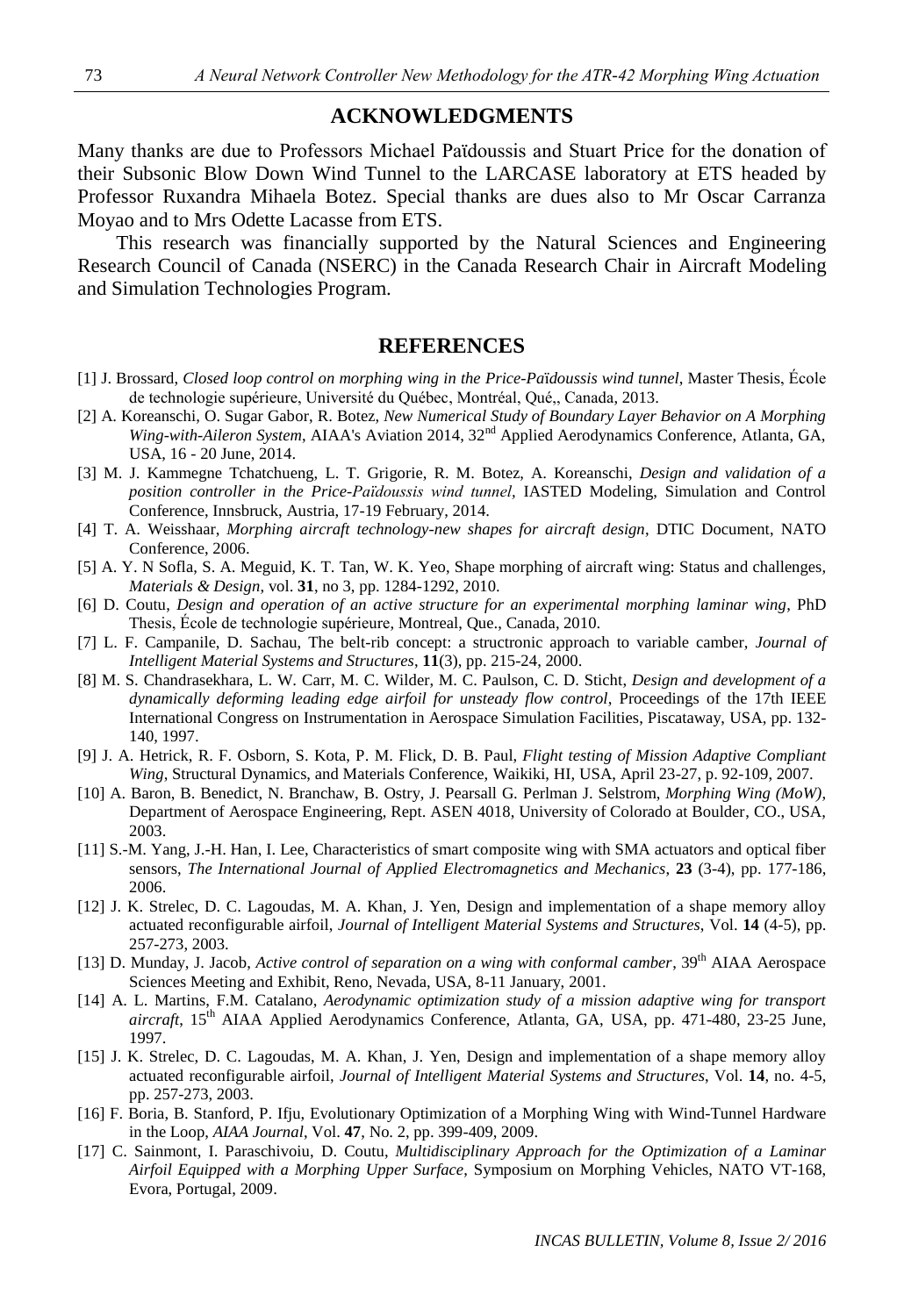- [18] A. V. Popov, T. L. Grigorie, R. M. Botez, M. Mamou, Y. Mébarki, Closed-Loop Control Validation of a Morphing Wing Using Wind Tunnel Tests, *Journal of Aircraft*, Vol. **47**, No. 4, pp. 1309-1317, 2010.
- [19] A. V. Popov, M. Labib, J. Fays, R. M. Botez, Closed loop control simulations on a morphing laminar airfoil using shape memory alloys actuators, *AIAA Journal of Aircraft*, Vol. **45**, No. 5, pp. 1794-1803, 2008.
- [20] A. V. Popov, T. L Grigorie, R. M. Botez, Y. Mébarki, M. Mamou, Modeling and testing of a morphing wing in open-loop architecture, *AIAA Journal of Aircraft*, Vol. **47**, No. 3, pp. 917-923, 2010.
- [21] A. V. Popov, T. L. Grigorie, R. M. Botez, M. Mamou, Y. Mébarki, Real Time Morphing Wing Optimization Validation Using Wind-Tunnel Tests, *AIAA Journal of Aircraft*, Vol. **47**, No. 4, pp. 1346-1355, 2010.
- [22] T. L. Grigorie, A. V. Popov, R. M. Botez, M. Mamou, Y. Mébarki, *A morphing wing used shape memory alloy actuators new control technique with bi-positional and PI laws optimum combination. Part 1:*  design phase, 7<sup>th</sup> International Conference on Informatics in Control, Automation and Robotics ICINCO 2010, 15-18 June, Funchal, Madeira, Portugal, 2010.
- [23] T. L. Grigorie, A. V. Popov, R. M. Botez, M. Mamou, Y. Mébarki, *A morphing wing used shape memory alloy actuators new control technique with bi-positional and PI laws optimum combination. Part 2:*  experimental validation, 7<sup>th</sup> International Conference on Informatics in Control, Automation and Robotics ICINCO 2010, 15-18 June, Funchal, Madeira, Portugal, 2010.
- [24] T. L. Grigorie, A. V. Popov, R. M. Botez, M. Mamou, Y. Mébarki*,* On-off proportional-integral-controller for a morphing wing. Part 1: Actuation mechanism and control design, Proceedings of the Institution of Mechanical Engineers, Part G, *Journal of Aerospace Engineering*, vol. **226**, no 2, pp. 131-145, 2012.
- [25] T. L. Grigorie, A. V. Popov, R. M. Botez, M. Mamou, Y. Mébarki, On-off proportional-integral-controller for a morphing wing. Part 2: Control validation-numerical simulations and experimental tests, Proceedings of the Institution of Mechanical Engineers, Part G, *Journal of Aerospace Engineering*, vol. **226**, no 2, pp. 146-162, 2012.
- [26] B. K. Wrong, S. L. Vincent, J. Lam, A bibliography of neural network business applications research: 1994– 1998, *Computers and Operation Research*, Vol. **27**, pp. 1045–1076, 2002.
- [27] K. J. Hunt, D. Sbarbaro, R. Zbikowski, P. J. Gawthrop, Neural networks for control systems a survey, *Automatica*, Vol. **28**, pp. 1083–1112, 1992.
- [28] G. J. Udo, Neural networks application in manufacturing process, *Computers and Industrial Engineering*, Vol. **23** (1–4), pp. 97–100, 1992.
- [29] B. K. Wong, T. A. Bodnovich, Y. Selvi, Neural network application in business: a review and analysis of the literature (1988–1995), *Decision Support Systems*, Vol. **19**, pp. 301–320, 1997.
- [30] D. Chen and P. Burrel, On the optimal structure design of multilayer feedforward neural networks for pattern recognition, *International Journal of Pattern Recognition and Artificial Intelligence*, Vol. **6** (4), pp. 375– 398, 2002.
- [31] C.-Z. Xuan, Z. Chen, P. Wu, Y. Zhang, W. Guo, *Study of fuzzy neural network on wind velocity control of low-speed wind tunnel*, International Conference on Electrical and Control Engineering, 2010.
- [32] R. M. Botez, P. Molaret, E. Laurendeau, *Laminar Flow Control on a Research Wing Project Presentation on a Three-Year Period*, Canadian Aeronautical Society Institute CASI Aircraft Design and Development Conference, Toronto, Ont., Canada, April 25-26, 2007.
- [33] M. Mamou, Y. Mébarki, M. Khalid, M. Genest, D. Coutu, A. V. Popov, C. Sainmont, T. Georges, L. T. Grigorie, R. M. Botez, V. Brailovski, P. Terriault, I. Paraschivoiu, E. Laurendeau, *Aerodynamic Performance Optimisation of a Wind Tunnel Morphing Wing Model subject to various cruise flow conditions*,  $27<sup>th</sup>$  International Congress of the Aeronautical Sciences ICAST 2010, Nice, France.
- [34] T. L. Grigorie, R. M. Botez, A.V. Popov, M. Mamou, Y. Mébarki, A hybrid fuzzy logic proportionalintegral-derivative and conventional on-off controller for morphing wing actuation using shape memory alloy, Part 1: Morphing system mechanisms and controller architecture design, *The Aeronautical Journal*, vol. **116**, no 1179, pp. 433-449, 2012.
- [35] T. L. Grigorie, A. V. Popov, R. M. Botez, M. Mamou, Y. Mébarki, A hybrid fuzzy logic proportionalintegral-derivative and conventional on-off controller for morphing wing actuation using shape memory alloy Part 2: controller implementation and validation, *The Aeronautical Journal*, vol. **116**, no 1179, pp. 451- 465, 2012.
- [36] T. L. Grigorie, R. M. Botez, A. V., Popov, Chapter 1, *Fuzzy logic control of a smart actuation system in a morphing wing*, published in the book: *Fuzzy Controllers- Recent Advances in Theory and Applications*, ISBN 978-953-51-0759-0, INTECH, 22 pp., September 27, 2012.
- [37] T. L. Grigorie, R. M. Botez, Adaptive neuro-fuzzy inference system based controllers for smart material actuator modeling, Proceedings of the Institution of Mechanical Engineers, Part G., *Journal of Aerospace Engineering*, vol. **223**(G6), no 5, pp. 655-668, 2009.
- [38] R. Pecora, S. Barbarino, A. Concilio, L. Lecce, S. Russo, Design and Functional Test of a Morphing High-